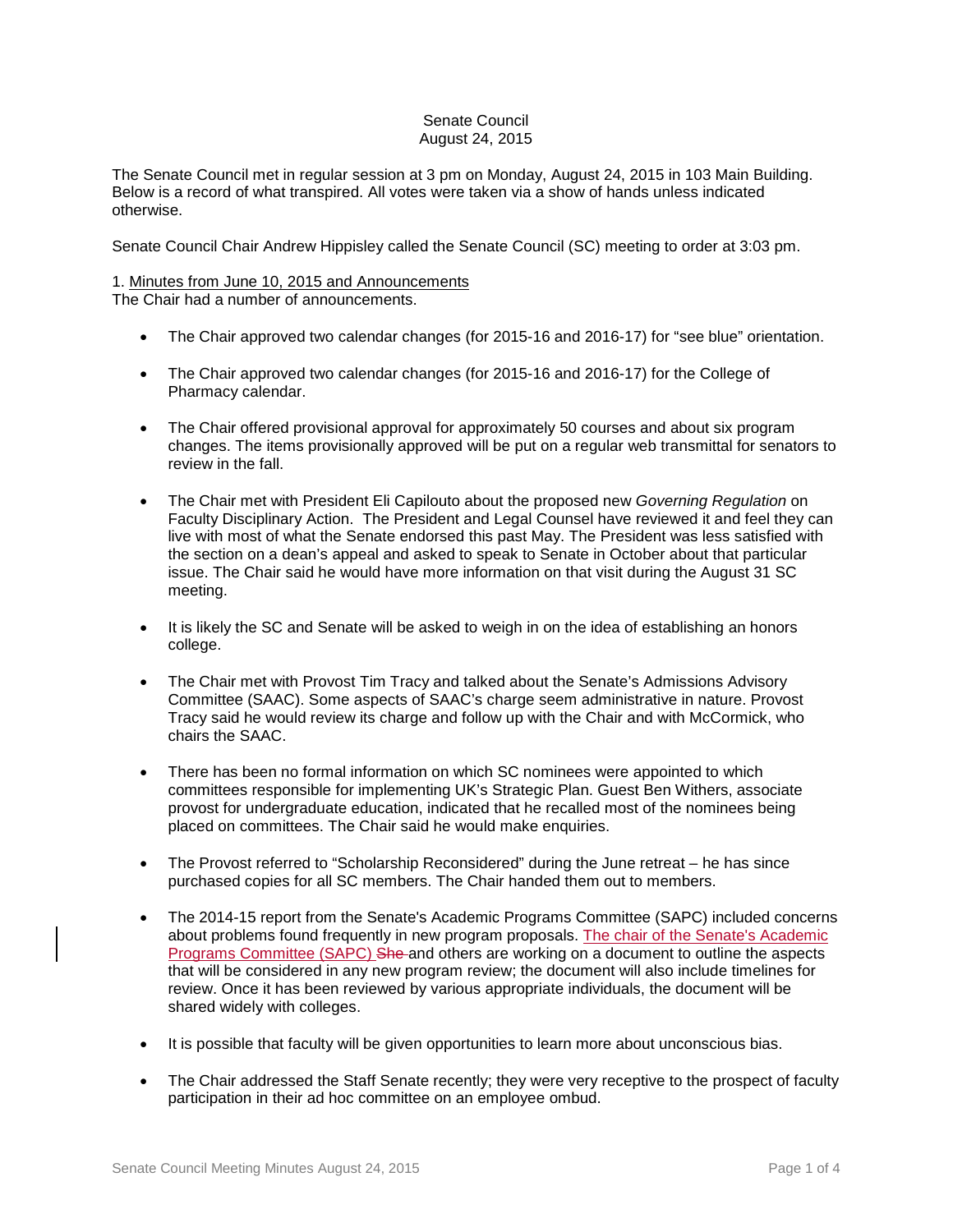- New senators will have an orientation at 2 pm on Monday, August 31 in the Lexmark Public Room (209) of the Main Building. The Chair asked SC members to try to arrive for the orientation around 2:30 or so.
- There will be a session on reimagining higher education in Louisville in the next few weeks. The Chair said he would send details to the SC listserv; if any SC members are interested the SC Office may be able to defray the costs of attending, such as renting a University car.

The Chair asked Wilson and Grossman for an update on trustee activities. Wilson said that the most recent meeting of the full Board of Trustees (Board) was in June. The major issues at that time were the sexual assault procedures, drinking policy, and the Student Code of Conduct. There was considerable discussion among trustees regarding the sexual assault procedures – while trustees understood the requirements from the federal government, the trustees who are attorneys (and some other trustees) expressed concern about defining guilt as a preponderance of evidence. The revised Student Code of Conduct was not ultimately presented to the Board because of some concerns that the document appeared to be a code of student *mis*conduct, with a litany of large and very small (excessive use of complimentary items) transgressions.

Wilson said that the more recent activities involved the Paul Kearney case from the College of Medicine. [Kearney was accused of misconduct with a patient, as well as other behaviors described as unprofessional. On the morning of August 24, 2015, the Board's University Health Care Committee met and the sole agenda item was Kearney's appeal of the removal of his clinical privileges.] Wilson explained that the University Health Care Committee unanimously upheld the revocation of his clinical privileges but explicitly outlined his right to access email, meet with colleagues, have an office in an appropriate place, and have all the rights and privileges available to any tenured faculty member without clinical privileges. Wilson opined that the University Health Care Committee's action regarding restoration of faculty rights (email, contact with colleagues, etc.) was a start in recognizing that administrators in Chandler Hospital do not have authority over the academic side of the campus.

There being no more announcements, the Chair moved to approval of the minutes. There were no corrections to the SC minutes for its retreat on June 10, 2015. Therefore those minutes were **approved** by **lack of objection** by **unanimous consent**.

## 2. Appointment of Senate Parliamentarian for 2015-16

The Chair suggested reappointment of Catherine Seago (Libraries) to the position of University Senate parliamentarian. Grossman **moved** to reappoint Seago as Senate parliamentarian for 2015-16 and Wilson **seconded**. A **vote** was taken and the motion **passed** with none opposed.

## 3. Provisional Approval of Courses and Program Changes

The Chair explained the rationale for requesting the authority to offer provisional approval to courses and program changes that arrive in the SC Office after the deadline for receipt of curricular proposals. While the item will have received the approval of an academic council and will have undergone a thorough review by SC Office staff, the item will likely have been received within a few days of the deadline. The SC has been asked to approve this type of motion for the past few years.

Brown **moved** that for the 2015-16 academic year, if a course proposal or program change approval situation is so urgent that it cannot await approval via the 10-day web transmittal posting, but it has received all necessary department and/or college faculty approvals and the approval of at least one academic council, then the SC Chair may provisionally approve the course proposals and program changes for a single initial semester so long as the Chair reports that action to the SC and University Senate at the next possible meeting. The course cannot be taught again, nor can the program change be considered final, until the proposals finish the remaining post-college approval steps, nor may the Chair render a second provisional approval for the same item(s). Bailey **seconded**.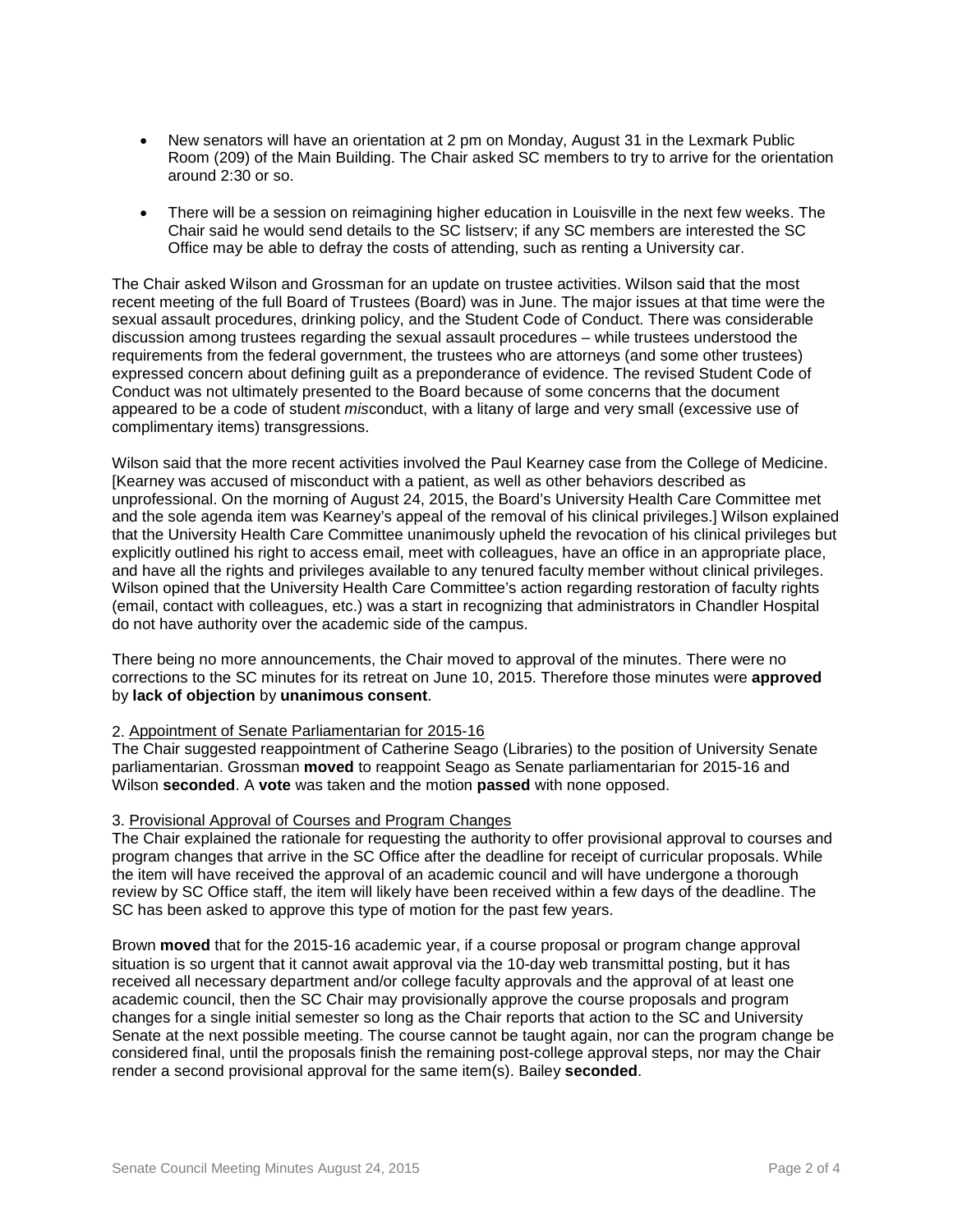After some discussion, Grossman **moved** to amend the motion to ask the Senate's Rules and Elections Committee (SREC) to formulate language to make this permanent. McCormick **seconded**. There was no further discussion so a **vote** was taken and the motion **passed** with none opposed.

When there was no further discussion, a **vote** was taken on the amended motion, below.

For the 2015-16 academic year, if a course proposal or program change approval situation is so urgent that it cannot await approval via the 10-day web transmittal posting, but it has received all necessary department and/or college faculty approvals and the approval of at least one academic council, then the SC Chair may provisionally approve the course proposals and program changes for a single initial semester so long as the Chair reports that action to the SC and University Senate at the next possible meeting. The course cannot be taught again, nor can the program change be considered final, until the proposals finish the remaining post-college approval steps, nor may the Chair render a second provisional approval for the same item(s). The SC will ask the SREC to formulate language to make codify the Chair's authority to offer provisional approvalthe Chair's authority permanent.

The motion **passed** with none opposed.

- 4. Identification of Representatives for Various Committees/Councils
- a. Naming of SC-Appointed Representatives to Academic Councils
- i. Undergraduate Council
- ii. Graduate Council
- iii. Health Care Colleges Council

The Chair briefly explained the need for SC-appointed members to serve on each of the three academic councils of the Senate. SC members deliberated on possible nominees, leaning towards reappointing the faculty who served in those positions for 2014-15. Watt **moved** that the SC appoint: Elizabeth Debski (AS/Biology) as the SC nominee for the Health Care Colleges Council; Todd Porter (PH/Pharmaceutical Sciences) as the SC nominee for the Graduate Council; and Mary Arthur (AG/Forestry) as the SC nominee for the Undergraduate Council. McCormick **seconded**. A **vote** was taken and the motion **passed** with none opposed.

### b. Nominees for Staff Senate's Ad Hoc Committee on an Ombud

The SC identified seven faculty as nominees for the Staff Senate's ad hoc Committee on an Ombud. Grossman **moved** to send forward the nominations and McCormick **seconded**. A **vote** was taken and the motion **passed** with none opposed.

### c. Senate's Advisory Committee on Privilege and Tenure

The SC identified seven faculty as nominees for the Senate's Advisory Committee on Privilege and Tenure. Bailey **moved** to send forward the nominations and McCormick **seconded**. A **vote** was taken and the motion **passed** with none opposed.

### d. Senate Hearing Panel (Privilege and Tenure)

The SC identified nine faculty as nominees for the Senate Hearing Panel (Privilege and Tenure). Brown **moved** to send forward the nominations and Bailey **seconded**. A **vote** was taken and the motion **passed**  with none opposed.

### e. Extension Academic Area Advisory Committee

The SC identified seven faculty as nominees for the Extension Academic Area Advisory Committee. McCormick **moved** to send forward the nominations and Kraemer **seconded**. A **vote** was taken and the motion **passed** with none opposed.

### f. University Joint Committee on Honorary Degrees

The Chair explained that no nominees were necessary.

# 5. Proposed Change to *Senate Rules 1.2.3* ("Meetings") - Addition of Reference to Electronic Voting Records